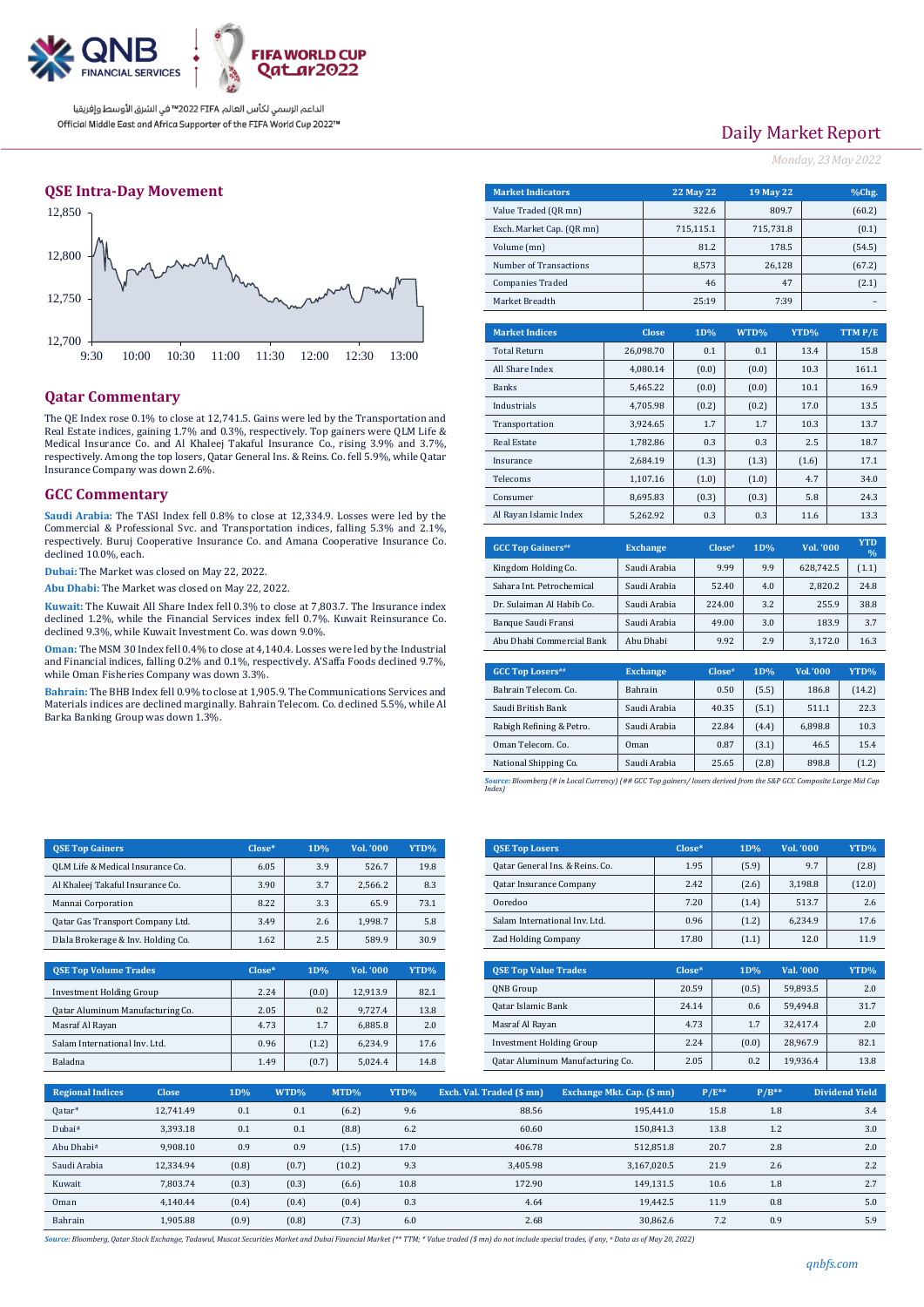

الداعم الرسمى لكأس العالم PIFA™ في الشرق الأوسط وإفريقيا Official Middle East and Africa Supporter of the FIFA World Cup 2022™

# Daily Market Report

#### *Monday, 23May 2022*

#### **Qatar Market Commentary**

- The QE Index rose 0.1% to close at 12,741.5. The Transportation and Real Estate indices led the gains. The index rose on the back of buying support from foreign shareholders despite selling pressure from Qatari, GCC and Arab shareholders.
- QLM Life & Medical Insurance Co. and Al Khaleej Takaful Insurance Co. were the top gainers, rising 3.9% and 3.7%, respectively. Among the top losers, Qatar General Ins. & Reins. Co. fell 5.9%, while Qatar Insurance Company was down 2.6%.
- Volume of shares traded on Sunday fell by 54.5% to 81.2mn from 178.5mn on Thursday. Further, as compared to the 30-day moving average of 229mn, volume for the day was 64.5% lower. Investment Holding Group and Qatar Aluminum Manufacturing Co. were the most active stocks, contributing 15.9% and 12.0% to the total volume, respectively.

| <b>Overall Activity</b>        | Buy $\%^*$ | Sell %*  | Net (QR)        |
|--------------------------------|------------|----------|-----------------|
| Qatari Individuals             | 33.08%     | 41.12%   | (25,957,110.9)  |
| <b>Qatari Institutions</b>     | 16.15%     | 23.20%   | (22,740,365.9)  |
| <b>Qatari</b>                  | 49.22%     | 64.32%   | (48,697,476.8)  |
| <b>GCC</b> Individuals         | 1.01%      | 0.52%    | 1,579,769.3     |
| <b>GCC</b> Institutions        | 2.29%      | 4.17%    | (6,055,357.1)   |
| GCC                            | 3.30%      | 4.69%    | (4, 475, 587.8) |
| Arab Individuals               | 9.72%      | 10.68%   | (3,103,066.1)   |
| <b>Arab Institutions</b>       | $0.00\%$   | $0.00\%$ |                 |
| Arab                           | 9.72%      | 10.68%   | (3, 103, 066.1) |
| Foreigners Individuals         | 2.54%      | 2.57%    | (90,233.9)      |
| <b>Foreigners Institutions</b> | 35.21%     | 17.74%   | 56,366,364.6    |
| <b>Foreigners</b>              | 37.75%     | 20.31%   | 56,276,130.7    |

*Source: Qatar Stock Exchange (\*as a % of traded value)*

#### **Earnings Releases**

#### **Earnings Releases**

| <b>Company</b>                                           | <b>Market</b> | <b>Currency</b> | Revenue<br>(mn)<br>102022 | % Change<br>YoY | <b>Operating Profit</b><br>$(mn)$ 102022 | % Change<br>YoY | <b>Net Profit</b><br>(mn)<br>102022 | % Change YoY |
|----------------------------------------------------------|---------------|-----------------|---------------------------|-----------------|------------------------------------------|-----------------|-------------------------------------|--------------|
| The Mediterranean and Gulf Insurance and Reinsurance Co. | Saudi Arabia  | <b>SR</b>       | 1,231.2                   | 19.7%           | N/A                                      | N/A             | 964.9                               | 24.9%        |
| Tabuk Agricultural Developmental Co.                     | Saudi Arabia  | <b>SR</b>       | 21.6                      | $-20.5%$        | (9.2)                                    | N/A             | (10.1)                              | N/A          |
| Saudi Industrial Development Co.                         | Saudi Arabia  | <b>SR</b>       | 41.4                      | 8.4%            | (6.0)                                    | N/A             | (4.8)                               | N/A          |
| Knowledge Economic City                                  | Saudi Arabia  | <b>SR</b>       | 15.7                      | 75.9%           | (5.9)                                    | N/A             | (6.7)                               | N/A          |
| Saudi Fisheries Co.                                      | Saudi Arabia  | <b>SR</b>       | 17.0                      | 7.4%            | (14.8)                                   | N/A             | (15.5)                              | N/A          |
| Saudi Home Loans Co.                                     | Saudi Arabia  | <b>SR</b>       | 75.9                      | $-0.1\%$        | 56.9                                     | $-0.5%$         | 1,722.2                             | 6.6%         |
| Buruj Cooperative Insurance Co.                          | Saudi Arabia  | <b>SR</b>       | 145.2                     | 305.5%          | N/A                                      | N/A             | 408.4                               | $-7.2%$      |
| Lazurde Company for Jewelry                              | Saudi Arabia  | <b>SR</b>       | 614.5                     | 47.0%           | 30.1                                     | 220.2%          | 13.7                                | N/A          |
| The National Agricultural Development Company            | Saudi Arabia  | <b>SR</b>       | 607.3                     | 8.5%            | 25.5                                     | N/A             | 15.1                                | N/A          |
| Maharah Human Resources Co.                              | Saudi Arabia  | <b>SR</b>       | 381.3                     | 9.0%            | 22.8                                     | $-32.9%$        | 24.8                                | $-36.8%$     |
| United International Transportation Co.                  | Saudi Arabia  | <b>SR</b>       | 248.3                     | $-2.5%$         | 64.1                                     | 17.7%           | 60.3                                | 16.6%        |
| Red Sea International Co.                                | Saudi Arabia  | <b>SR</b>       | 117.2                     | 3.9%            | (21.5)                                   | N/A             | (19.1)                              | N/A          |
| Malath Cooperative Insurance Co.                         | Saudi Arabia  | <b>SR</b>       | 286.4                     | $-1.4%$         | N/A                                      | N/A             | 362.1                               | $-22.4%$     |

*Source: Company data: DFM, ADX, MSM, TASI, BHB. (#Values in Thousands, \*Financial for 1Q2022)*

#### **Qatar**

- **Al Meera Consumer Goods Company postpones its EGM to June 22 due to lack of quorum –** Al Meera Consumer Goods Company announced that due to non-legal quorum for the EGM on 22/05/2022, it has been decided to postpone the meeting to 22/06/2022 at 04:30 PM & online "Thru Zoom". (QSE)
- **Masraf Al Rayan's announces the successful completion of its operational integration after the merger with al khaliji –** Masraf Al Rayan announced the successful completion of its operational integration. Effective today, the bank has successfully consolidated its operations to a single platform. In parallel, customers have received their new account numbers and new Masraf Al Rayan branded debit and credit cards. Mr. Fahad Bin Abdullah Al Khalifa, Group CEO of Masraf Al Rayan, said: "We are pleased to announce the successful completion of our operational integration into one seamless platform. The consolidation will help to drive agility across the business, improve efficiency, and enhance our product and service offering to our valued clients. We completed our legal merger on 01 December 2021. Within a short period of six months, we have achieved operational integration. Looking forward, our focus is to spearhead the future of banking in Qatar and become an Islamic financial powerhouse committed to supporting the prosperity of our clients and creating value for the nation and its people". As a key player in the regional banking sector, Masraf Al Rayan drives product innovation while recognizing that superior customer service is the banks most differentiated offering. The bank recently launched the country's first Sharia Compliant Green Deposit and Islamic Sustainable Financing Framework. "Customer experience and product innovation are both about putting our clients at the center of our thinking and doing", stated Al Khalifa. (QSE)
- **Quarter review of FTSE Russell indices May 2022** QIBK, CBQK and MARK weights increased to reflect the 100% FOL implementation. As a result, we expect flows of roughly \$250mn for these three stocks. Addition to the FTSE Indices: None. Deletion from the FTSE Indices: None. The changes will be effective on close of business on Thursday, 16 June 2022. (QSE, QNB FS Research)
- **Dun & Bradstreet: Qatar's credit availability set to improve on higher liquidity, rising business confidence –** Dun & Bradstreet expects the availability of credit in Qatar to improve as higher oil prices boost liquidity in the country's banking system and business confidence recovers on a successful vaccine rollout. In its latest 'Country risk update,' the researcher said the country's outlook is "stable". The credit environment score is at 'DB3b' on an "improving" trend as the fiscal balance is forecast to be in surplus in 2022 on account of higher oil and gas prices. Qatar's government debt/GDP ratio (81% in 2021) is high compared to its peers and the government has high contingent liabilities. However, Dun & Bradstreet noted the government's strong asset position, including the \$450bn sovereign wealth fund, provides a comfortable buffer against external financing pressures. In terms of 'supply environment', Dun & Bradstreet said the supply environment score outlook has been set to 'stable' with a 'DB3d' rating. In March, Qatar inaugurated the Barzan gas plant, which will help meet domestic power generation and water desalination requirements. Moreover, the recently approved Flight Information Region has given the country its airspace for the first time and secures an important trading channel for the import-dependent nation. On global crude prices, Dun & Bradstreet said Brent crude spot price to average \$107 per barrel in the second quarter (Q2) of the year, it said. Global oil demand is at 3.4mn barrels per day in 2022, Dun & Bradstreet said. Oil prices ended mixed on demand and supply concerns and rising crude inventories. (Gulf Times)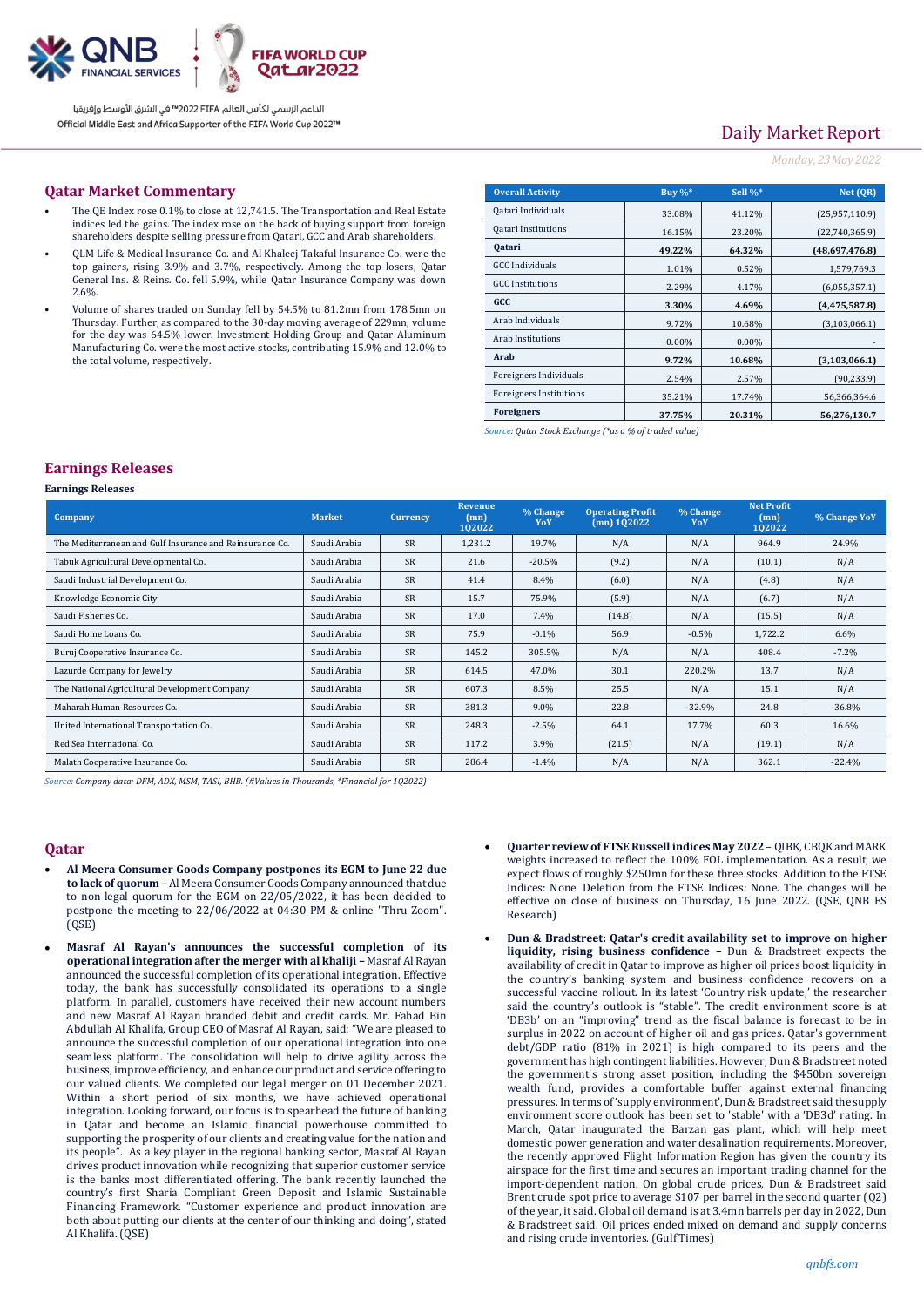

الداعم الرسمي لكأس العالم PIFA™ في الشرق الأوسط وإفريقيا Official Middle East and Africa Supporter of the FIFA World Cup 2022™

- **QIA's CEO: Any potential recession will be 'light,' –** The CEO of Qatar's sovereign wealth fund believes that if the world sees a recession, it will be "light." Rising fears of a looming recession pushed US stocks briefly into a bear market, as Covid-19 related shutdowns in China, rising interest rates and a cost-of-living crisis impact investor sentiment. "The sell-off that we see (is) embedded in all of the bad scenarios that we are talking about. So, we're talking about recession, inflation and geopolitical issues," Qatar Investment Authority CEO Mansoor Al Mahmoud told CNBC's Hadley Gamble at Davos. The QIA, which manages \$450bn in assets, is ranked as the world's ninthlargest sovereign wealth fund, according to the Sovereign Wealth Fund Institute. Al Mahmoud said that he is "less pessimistic" despite the global economy's current situation as it recovers from the pandemic. "We are in better shape in terms of the banking sector that has a good balance sheet, we have good liquidity," the CEO added. "I'm not saying that we will not have a slowdown, I'm not saying that we might not have a recession, but if we have a recession, it will be a light recession." (Bloomberg)
- **QCSD launches a new electronic service –** As per the ongoing plans to provide more electronic services to its clients in order to enhance the quality and speed of the services delivered, Qatar Central Securities Depository (QCSD) has launched the following new e-Service: - Release the protected shares in Mesaieed Petrochemical Holding Company. To start using this e-Service, the investor should login to the QCSD portal using the following link: https://www.qcsd.gov.qa/en/login. In addition to the other services and information that are available on QCSD website. For inquiries, you can contact on 16014. (QSE)
- **QIA signs MoU with Spanish and Slovenian counterparts –** During Amir HH Sheikh Tamim bin Hamad Al Thani's European tour, Qatar Investment Authority (QIA) signed two memoranda of understanding with Slovenian and Spanish investment bodies with the aim of promoting the cooperation and advancing investments between the State of Qatar and each of the Kingdom of Spain and the Republic of Slovenia. QIA signed a Memorandum of Understanding (MoU) with SPIRIT Slovenia, which is the Public Agency for Entrepreneurship, Internalization, Foreign Investments and Technology. It is the Slovenian government's business development agency. In Spain, Qatar Investment Authority signed an MoU with COFIDES, the Spanish state-owned financial institution, aiming to focus on the identification of potential joint investment opportunities in both Spain and Qatar. The agreement was signed by QIA CEO Mansoor Ebrahim Al Mahmoud, and Chairman of COFIDES Jose Luis Curbelo. (Peninsula Qatar)
- **QFC and AIFC sign MoU to boost financial activities –** Qatar Financial Centre (QFC), a leading onshore financial and business center in the region, has signed a Memorandum of Understanding (MoU) with Astana International Financial Centre (AIFC) to develop long term cooperation and foster joint projects to stimulate activities in both international financial platforms. The MoU's primary objectives entail exploring a mutually acceptable regulatory framework to allow set up of relevant financial institutions and financial services providers, such as banking, Islamic and digital finance, capital markets, asset management, and other financial services firms, within the AIFC and QFC ecosystems. (Peninsula Qatar)
- **Qatar HNWIs increasingly look at precious stone asset class –** The Amma Group, the only fund in the highly specialized area of colored diamond investment, finds increasing appetite among Qatar's high net worth individuals, especially millennials, for the precious stone asset class. The group, which already has more than a dozen investors from Qatar, has been receiving good responses for its newly launched fifth series of the colored fund, which has a three-year exit route for investors. The minimum investment is \$1mn. The Color Fund V – domiciled in Curacao, a Dutch Caribbean island – is seeking \$100mn in commitments to invest in natural fancy colored diamonds, along with the most exceptional rubies and sapphires, said Mahyar Makhzani and Philip Baldwin, co-founders of Amma Group, which already has an "important" investors base in the Gulf region. Asked about the response of the investors, who are primarily high net worth individuals; they said the group has previously worked with the private wealth managers of banks and the response has been "immensely positive". Asked about the outlook of the precious stone industry, they said while the market has remained relatively buoyant over the last 12-18 months, "we look forward to a major upturn in the next two years," they said, adding the fund invests only in the rarest diamonds of red, purple, blue, pink, green and orange in color. (Gulf Times)
- **PwC official: More tech firms coming to Qatar –** More technology companies are coming to expand their operations in Qatar as the government ramps up its investments in tech and innovation. And the presence of two hyper scalers – Microsoft and Google – in the country is expected to help startups and the entrepreneurial ecosystem here to further flourish, said an expert. Speaking to The Peninsula on the sidelines of the 'Emtech lab' launch

## Daily Market Report

*Monday, 23May 2022*

in Doha, Partner and Qatar Technology Lead at PwC Firas Sleiman said the global consultancy firm has been seeing a dramatic increase in the number of tech companies establishing their operations in Qatar during the last five years. "Also, a lot of the companies that have headquarters in the region whether in Dubai or Saudi Arabia are now investing in Qatar. They're opening their offices here, and they're bringing their best resources just because Qatar which is going towards a knowledge-based economy has opened the gates for all companies to come and interact and work with the government. We see the big names all flocking here, opening their big offices. Lusail now is full of technology companies, and they're all investing in Qatar because they know that the leadership of the country is interested in technology and innovation," Sleiman added. (Peninsula Qatar)

- **MoCI Undersecretary heads Qatari delegation in Riyadh –** Undersecretary of Ministry of Commerce and Industry HE Sultan bin Rashid Al Khater headed Qatar's delegation in the Second Extraordinary Meeting of GCC's Undersecretaries of Industry, held in Riyadh. The Undersecretaries discussed some of the topics on the agenda that will contribute to improving Gulf countries' joint actions and promote their integrated industries. The meeting addressed adopting an integrated strategy to improve GCC's industries by seeking the increase of added value from the manufacturing sector and rising industrial competitiveness indicators worldwide, in addition to lifting private sector participation through SMEs. During the meeting, updates and modifications of the law of integrated industrial organization and its executive regulations were discussed as well, in order to fulfill the GCC countries' ambitions of building smart industries and encourage the shift towards the fourth industrial revolution based on innovation and sustainability. (Peninsula Qatar)
- **QNB Group ties up with Visa to launch FIFA World Cup campaign –** QNB Group, the Official Middle East and Africa Supporter of the FIFA World Cup 2022, has partnered with Visa, the Official Payment Services Partner of FIFA, to launch a special campaign exclusively for QNB Visa credit cardholders to win a once-in-a-lifetime experience of witnessing the FIFA World Cup Qatar 2022, thanks to Visa. During the campaign that runs from May 15 to October 11, 2022, a total of 50 lucky winners will be selected through multiple raffles draws to win exclusive match ticket packages, courtesy of Visa to attend the tournament live at the iconic stadiums. (Qatar Tribune)
- **"Qatar wants a balanced investment strategy and good work with everyone" –** The current global situation requires a great deal of international cohesion and more diplomatic engagement and "Qatar wants a balanced investment strategy and good work with everyone" said Deputy Prime Minister and Minister of Foreign Affairs HE Sheikh Mohammed bin Abdulrahman Al-Thani underlined that In an interview with the German newspaper Handelsblatt, HE the Deputy Prime Minister and Minister of Foreign Affairs spoke about the fears of the creation of large blocs between the East and the West, noting that "Qatar wants a balanced investment strategy and good work with everyone." "As a country in the Gulf Cooperation Council, we want to maintain our relations with the United States and Europe while maintaining balanced relations with China, Russia, and others. We want to see how we can help in bringing everything together, and to avoid becoming a factor in the division," His Excellency added. (Bloomberg)

#### **International**

- **Rightmove: Asking prices for UK homes see biggest May jump in since 2014 –** Asking prices for houses in Britain surged again in May, pushed up by a lack of new homes coming to the market rather than strong demand which looks set to fade as the cost-of-living crunch tightens, a survey showed on Monday. Property search website Rightmove said asking prices for property put on sale between mid-April and mid-May rose by 2.1% after a 1.6% rise the month before. It marked the biggest May increase since 2014. Compared with a year ago, asking prices are 10.2% higher. The survey is not seasonally adjusted. The report echoed other gauges that show Britain's housing market retained much of its momentum in the first half of 2022, despite the phasing out of temporary tax breaks on property purchases in the second half of 2021. Nationwide Building Society said on Friday rocketing inflation could send British house prices into reverse, in one of the clearest warnings yet that the cost-of-living crisis could bring the country's housing boom to an end. Economist polled by Reuters last week forecast house prices would rise 6.5% this year and 2.9% in 2022. (Reuters)
- **Biden meets Japanese Emperor at start of visit to launch regional economic plan –** US President Joe Biden, in Japan to launch a regional economic plan to counter China and reaffirm ties with a key Asian ally, began his visit on Monday by meeting with Emperor Naruhito. The cornerstone of Biden's two-day visit, which includes meetings with the leaders of Japan, India and Australia, the "Quad," will be the rollout later on Monday of the Indo-Pacific Economic Framework, a broad plan providing an economic pillar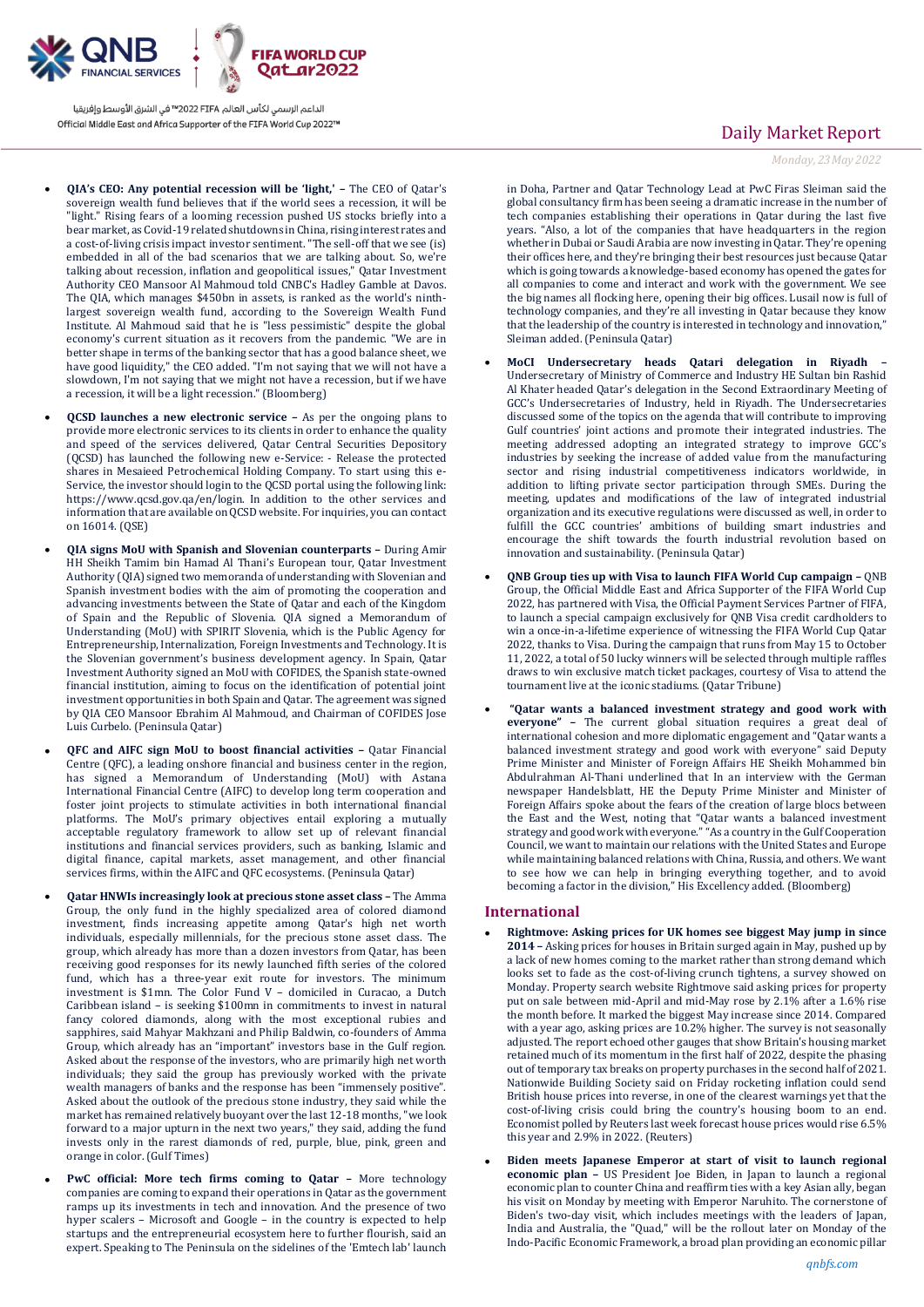

الداعم الرسمي لكأس العالم PIFA≤™ في الشرق الأوسط وإفريقيا Official Middle East and Africa Supporter of the FIFA World Cup 2022™

to its engagement with Asia. Biden arrived at the palace, where he was met by Naruhito, and the two exchanged greetings before they were ushered inside, both wearing white masks. Biden's call on the Emperor will be followed by talks with Japanese Prime Minister Fumio Kishida in which the two nations are expected to discuss Japan's plans to expand its military capabilities and reach in response to China's growing might. The two key allies are also expected reconfirm their close ties in the face of Russia's invasion of Ukraine, agreeing that unilateral changes in the status quo by force are unacceptable. Worries are growing in Asia about an increasingly assertive China, particularly in light of its close ties to Russia, and tensions in particular have been rising around Taiwan, which China considers a renegade province. North Korea and regional issues will also be on the agenda, with Biden later on Monday scheduled to meet with the families of Japanese who were abducted years ago to train spies in North Korea. (Reuters)

#### **Regional**

- **Saudi Arabia's Alwaleed to sell 16.87% of Kingdom Holding to PIF for \$1.5bn –** Saudi billionaire Prince Alwaleed bin Talal has signed an agreement with Saudi Arabia's powerful sovereign wealth fund to sell 16.87% of his investment firm Kingdom Holding Co (4280.SE) to the fund, the company said on Sunday, May 22. The Public Investment Fund (PIF) will buy 625mn shares at 9.09 Riyals (\$2.42) a share, Kingdom Holding said in a stock exchange filing, for a total of 5.68bn Riyals (\$1.51bn). The share price for the agreement was where the stock closed on Thursday, May 19, its lowest level in a year. It rallied more than 6% to around 9.7 Riyals in early trade on Sunday. The transaction will take place on Saudi Arabia's stock exchange, Tadawul, on Sunday, the company said. Prince Alwaleed, one of the kingdom's most recognized business figures, will retain a majority 78.13% stake. The PIF, which manages over \$600bn in assets, is at the center of Saudi Arabia's de facto ruler Crown Prince Mohammed bin Salman's ambitious agenda to diversify the economy away from oil. (Reuters)
- **Triple agreement to establish global clinical research facilities in Saudi Arabia –** The King Abdullah International Medical Research Center (KIMRC), in cooperation with the Saudi Ministry of Investment and AstraZeneca, launched an ambitious program to build capacity in the fields of clinical research with the aim of enhancing research and development in the Saudi pharmaceutical sector, in an initiative that is the first in a series of planned initiatives and programs It was launched in support of research and development activities in the Kingdom. The inaugural workshop for healthcare professionals, which took place in the capital Riyadh on May 17- 18, provided an in-depth look at vital areas such as the clinical trial landscape, good clinical practice, and levels of readiness for audits and inspections. The Ministry of Investment, King Abdullah International Medical Research Center (KIMRC) and "AstraZeneca" had signed a memorandum of understanding on the sidelines of the "Riyadh International Summit for Medical Technology", which was held in September of 2021. This agreement aims to establish world-class clinical research facilities in the Kingdom, as an investment in research and development is critical to developing safe and effective treatments for patients. Such an agreement increases the volume of investments in clinical trials and realistic evidence of drug trials, enhances efforts to limit the outbreak of the Covid-19 pandemic, and develops the local manufacturing project launched by "AstraZeneca" with a value of \$80mn in cooperation with the Saudi Company for Pharmaceutical Industries and Medical Appliances "Spimaco Pharmaceutical". . Moreover, the agreement heralds further collaboration in the field of artificial intelligence, genomics, and data analysis in the field of drug discovery and disease diagnosis. (Bloomberg)
- **Fitch affirms Bank of Sharjah's 'BBB+' rating; outlook 'stable' –** Fitch Ratings has affirmed Bank of Sharjah's long-term issuer default rating (IDR) at 'BBB+' for the second year in a row, with a 'stable' outlook. Affirming Bank of Sharjah's rating reflects the bank's strong market position and franchise that is supported by access to Sharjah-government businesses and projects, according to a press release on Sunday, May 22. Meanwhile, the bank has net liquid assets covering 26% of total customer deposits at the end of the third quarter (Q3) of 2021. The bank's Group CEO, Varouj Nerguizian, said, "Bank of Sharjah has survived the various financial crises of recent years relatively unscathed. This is a testament to the active involvement of the Bank's board, management, and underlying good governance." (Zawya)
- **FCSC: UAE among world's top tea exporting countries –** The UAE is a global hub in the tea export market, with total exports of about AED1.2bn in 2020, according to a report by Federal Competitiveness and Statistics Centre (FCSC). The figures place the UAE among the top 5 tea exporting countries in the world, according to the report, which adds that the Emirates comes after China, Sri Lanka, Kenya and India and that the UAE exported tea to 154 countries in 2021. FCSC added that the UAE tea trade last year stood at

## Daily Market Report

*Monday, 23May 2022*

around AED1.859bn, including exports worth AED968mn, re-exports of AED128mn, and AED763mn of imports. The tea trade volume reached AED586mn in Q1 this year, including exports worth AED310mn, re-exports of AD51mn, and around AED224mn in imports. The annual household spending on tea in the UAE hit around AED290mn, according to 2019 data, based on a household income and expenditure survey. The data shows that the number of coffee & tea kiosks in the UAE reached 14,567 until May 19. (Zawya)

- **New law urged to regulate investment in Bahrain –** Bahrain's top business body aims to develop a new investment policy that will aim to strengthen the national economy, create new jobs for Bahrainis, promote technological change, and adhere to the state's general strategy for economic development. The Bahrain Chamber has stressed that the new draft law must be based on stimulating investment as well as protecting, investors while being transparent, according to our sister paper Akhbar Al Khaleej. It was replying to the Parliament's financial and economic affairs committee. The Chamber also called for the need to review all laws and fees to ensure optimal investment attraction, and attend to investment in the agricultural sector and animal wealth to achieve food security, while using modern technology and achieving high added value to benefit the country's economy and foreign investment. (Zawya)
- **US Ambassador praises growing ties with Bahrain –** US Ambassador Steven Bondy has stressed America's close relations with Bahrain as among the oldest and closest in the region. In an interview with Bahrain News Agency, his first since he took up his post in the kingdom, Ambassador Bondy said that the two countries are endeavoring to expand their partnership across all areas based on their shared values, friendship and common commitment to Bahrain's continued progress and success. "We maintain close partnerships with the government of Bahrain on the full range of bilateral issues, from education and the arts to trade, investment, and security, with an emphasis on strengthening people-to-people ties," he said. The ambassador stressed the significance of the Free Trade Agreement (FTA) – one of only two in the Gulf region – in strengthening the bilateral trade and investment relationship. "Since coming into force in 2006, two-way trade in merchandise and services has more than tripled, from \$782mn in 2005 to nearly \$3bn in 2018. Even during the disruption of the pandemic-induced economic downturn, trade exceeded \$2bn in 2021, up from \$1.5bn in 2020," he said. (Zawya)
- **Bahrain to highlight investment opportunities at WEF –** A high-level Bahraini delegation will highlight the kingdom's unique investment opportunities at the annual World Economic Forum (WEF), running from May 22 to 26 at Davos, Switzerland. The delegation will also shed light on the Kingdom's recently announced Economic Recovery Plan, introduced in line with the directives of His Majesty King Hamad bin Isa Al Khalifa, following the approval from the Cabinet chaired by His Royal Highness Prince Salman bin Hamad Al Khalifa, the Crown Prince and Prime Minister. The Economic Recovery Plan was introduced to drive economic growth and create quality opportunities for Bahrain's citizens by boosting the Kingdom's growth across many sectors, increasing competitiveness and attracting more investments. A number of delegation members will participate in economic sessions that will discuss international security and stability, economic development, the current economic landscape, investment opportunities, and emerging markets in the Mena region. (Zawya)
- **STC launches first Standalone 5G network in Bahrain –** STC Bahrain, a world-class digital enabler, has announced the launch of the first 5G Standalone network in the kingdom in collaboration with top ICT solutions provider Huawei. stc Bahrain`s Standalone 5G network will enable a new set of communication services for both consumers and enterprises, through ubiquitous connections and high computing capabilities that can be delivered to individuals for their diverse services, such as high-resolution video, VR, AR, and multimedia and online data communication. Announcing the launch, stc said the network was defined by its lack of dependence on the 4G layer or the LTE network. The 5G Standalone network will lead to towards higher complexity 5G eMBB, URLLc, mMTC services categories, and will support both public services category (public security, transportation, Banking service, consumer services, etc.) and enterprise category (manufacturing, petroleum, port, healthcare and education, etc.). (Zawya)
- **Al Wazzan top CEO in GCC insurance industry –** Sameer Al Wazzan, group chief executive of Bahrain National Holding Company (BNH), has been named the 'Top CEO in the Insurance industry in the GCC' at the Top CEO Conference and Awards ceremony held in Dubai last week. The event was a celebration of the top CEOs in 10 different sectors in the GCC, who effectively achieved significant growth and profitability for their companies and demonstrated their commitment to corporate governance last year. (Bloomberg)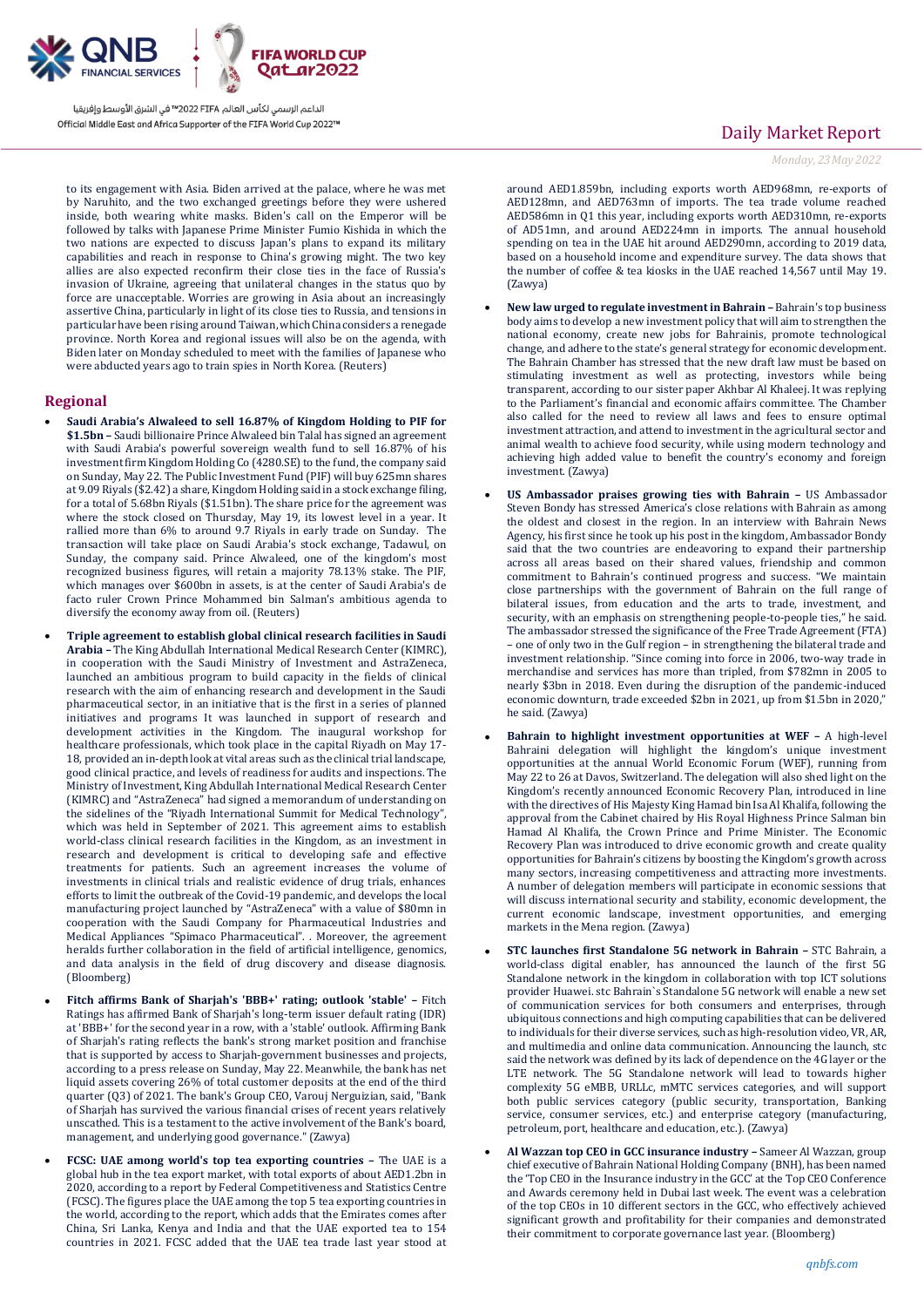

الداعم الرسمي لكأس العالم PIFA≤™ في الشرق الأوسط وإفريقيا Official Middle East and Africa Supporter of the FIFA World Cup 2022™

- **Oman's economy firmly on the road to recovery –** The financial indicators for the first quarter of 2022 confirms that Oman's economy is on a recovery mode. The state's general budget achieved a financial surplus of more than OMR300mn, said the officials and financial experts, adding it reflects the efforts made by the government and the measures taken by it in this direction, supported as it was by the rise in oil prices in global markets. Dr. Nasser bin Rashid Al Maawali, Undersecretary of the Ministry of Economy, said, "The better financial performance of the Sultanate of Oman by the end of the first quarter of this year reflects the efforts and measures taken by the government to ensure the sustainability of financial and economic conditions, supported by the stability of average global oil prices," adding that "the financial surplus will be exploited and directed to stimulate growth. It will help enhance spending on priority development projects to serve the economic and social dimensions, as well as reducing the level of public indebtedness." In a statement to the Oman News Agency, he said the economic and financial indicators of the performance are very reassuring, and with the improvement in the financial performance of the Sultanate of Oman as indicated by different sectors of the economy, it is hoped that the performance will contribute to further accelerating the economic growth and financial activities in the country. (Zawya)
- **GCC Secretary General Meets with Oman's Minister of Economy on the Sidelines of Davos Forum –** Secretary General of Riyadh-based Guf Cooperation Council (GCC) Dr. Nayef Falah Mubaraj Al-Hajraf met with the Minister of Economy of the Sultanate of Oman Dr. Saeed bin Mohammed Al-Saqri on the sidelines of Davos Forum in Switzerland. During the meeting, a number of issues regarding ways to enhance the march of the GCC in all fields, particularly the completion of the requirements of the GCC stock market, and economic integration according to the instructions of the leaders of the organization were discussed. (Bloomberg)
- **Tehran and Muscat seek to revive Iranian-Omani gas pipeline project –** President Ebrahim Raisi will arrive in Muscat on Monday, May 23 in the first visit to Oman by an Iranian head of state since Haitham bin Tariq Al Said became sultan in January 2020. "In a reiteration of the good neighborliness and advanced relations binding the Sultanate of Oman and the Islamic Republic of Iran, the Iranian President Ebrahim Raisi will pay a visit to Oman this Monday, May 23," the Omani Royal Court said in a statement. The two countries' oil ministers have agreed to renew their long-stalled gas pipeline project, the Islamic Republic News Agency (IRNA) reported on Saturday, May 20. The underwater pipeline is planned to transport natural gas from Iran to Oman. IRNA referred to the renewal of the project as a major diplomatic success for Raisi who has invested great efforts in boosting the Islamic Republic's relations with neighboring countries. The Iranian-Omani Gas Pipeline project originated in a memorandum of understanding signed by the two countries' oil ministers in 2013. It was valued at \$60 bn over 25 years as Iran was set to supply Oman with natural gas. Progress cooled off but the effort was renewed in 2016. However, the project was halted due to US pressure on Oman to find a different gas supplier before Washington withdrew from the Iran nuclear deal in 2018. (Bloomberg)
- **Oman ends all COVID protective measures –** Oman announced the lifting of all measures that had been taken to prevent the spread of COVID-19, in all venues and for all activities, state TV reported, citing a statement from the government committee dealing with the pandemic. There have been 389,943 infections and 4,260 coronavirus-related deaths reported in the sultanate since the pandemic began, according to Reuters data. (Reuters)
- **Kuwait govt eyes rise in State revenues –** During the second meeting of the committee concerned with rebuilding the burned-out part of the Mubarakiya Market recently it was decided to assign the job to the Kuwait Municipality, reports Al-Qabas daily. During the meeting, the Ministry of Finance gave its vision for the Mubarakiya area and called for an economic study to invest the reconstruction of the site looking at an annual rental value of 3.6mn Dinars through BOT system to recover the money spent on the reconstruction of the market. The Ministry of Finance believes that the investment of the site may contribute to achieving an expected increase in the state's revenues, estimating the affected area at approximately 5,000 square meters of the site's total area. It asked the Kuwait Municipality and the Ministry of Justice to identify private property, proposing the application of the 1964 Expropriation Law for the Public Benefit in the event that the owners of private property in Mubarakiya refused to adopt the principle of development. (Zawya)
- **NBK Capital's NBK Kuwait Equity Fund named the Refinitiv Lipper Fund Awards Kuwait 2022 –** NBK Capital has been named the Refinitiv Lipper Fund Awards Kuwait 2022 Winner of six awards for the NBK Kuwait Equity Fund, as Best Equity Kuwait Fund Over Three, Five and Ten Years in the categories of MENA Markets Fund Awards and MENA Markets Domestic Fund Awards. For more than 30 years and in over 17 countries worldwide, the

### Daily Market Report

*Monday, 23May 2022*

highly respected Refinitiv Lipper Awards have honored funds and fund management firms that have excelled in providing consistently strong riskadjusted performance relative to their peers and focus the investment world on top-funds. The merit of the winners is based on entirely objective, quantitative criteria. This coupled with the unmatched depth of fund data, results in a unique level of prestige and ensures the award has lasting value. Renowned fund data and proprietary methodology is the foundation of this prestigious award qualification, recognizing excellence in fund management. (Bloomberg)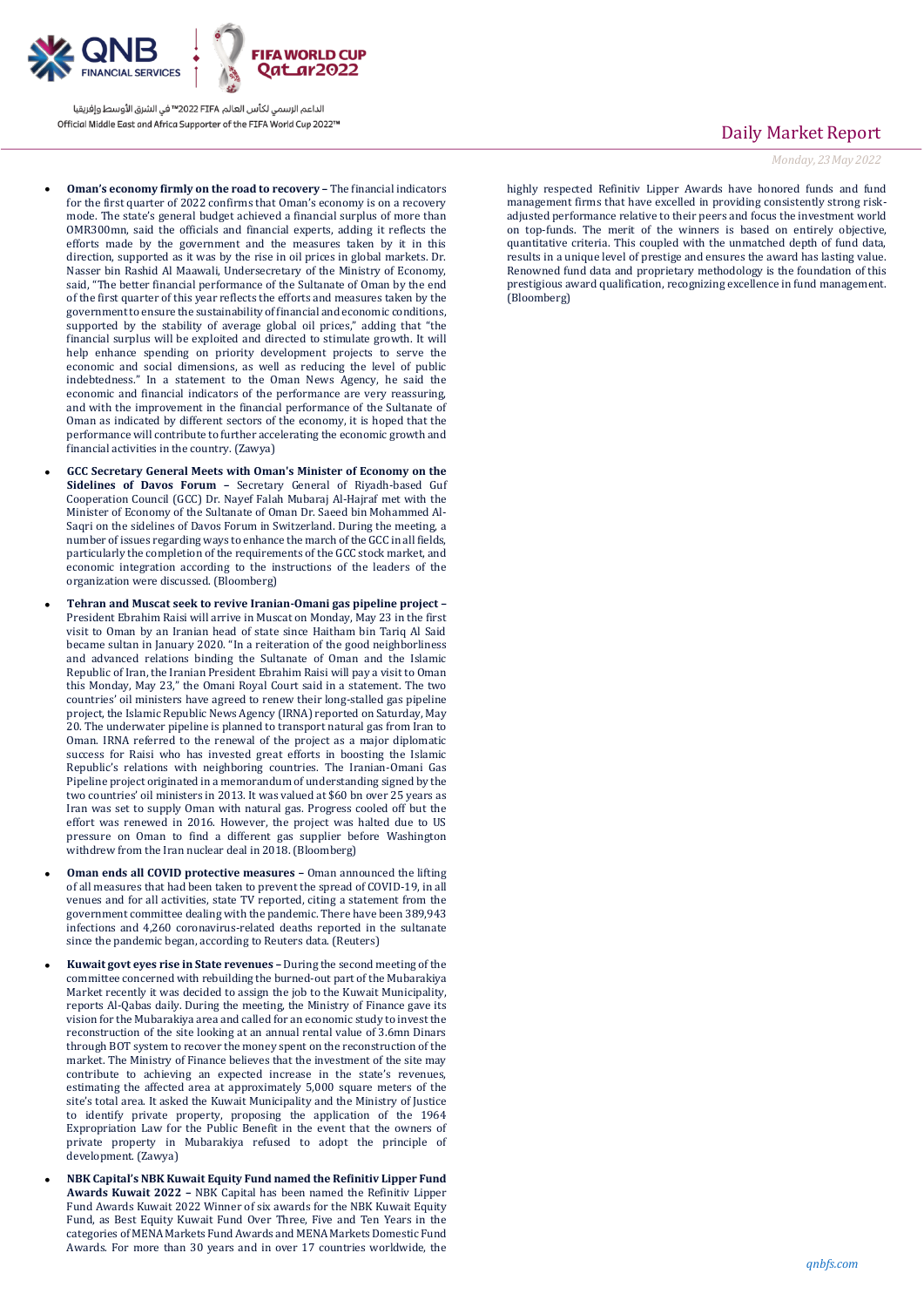

الداعم الرسمي لكأس العالم PIFA™ في الشرق الأوسط وإفريقيا Official Middle East and Africa Supporter of the FIFA World Cup 2022™

# Daily Market Report

*Monday, 23May 2022*

### **Rebased Performance**



## **Daily Index Performance**



| <b>Asset/Currency Performance</b>    | Close $(\$)$ | 1D%   | WTD%  | YTD%   |
|--------------------------------------|--------------|-------|-------|--------|
| Gold/Ounce                           | 1,846.50     | 0.3   | 1.9   | 0.9    |
| Silver/Ounce                         | 21.78        | (0.7) | 3.1   | (6.6)  |
| Crude Oil (Brent)/Barrel (FM Future) | 112.55       | 0.5   | 0.9   | 44.7   |
| Crude Oil (WTI)/Barrel (FM Future)   | 113.23       | 0.9   | 2.5   | 50.6   |
| Natural Gas (Henry Hub)/MMBtu        | 7.97         | (2.7) | 2.4   | 117.8  |
| LPG Propane (Arab Gulf)/Ton          | 120.75       | (0.9) | (2.8) | 7.6    |
| LPG Butane (Arab Gulf)/Ton           | 116.38       | (0.5) | (7.2) | (16.4) |
| Euro                                 | 1.06         | (0.2) | 1.5   | (7.1)  |
| Yen                                  | 127.88       | 0.1   | (1.0) | 11.1   |
| GBP                                  | 1.25         | 0.1   | 1.8   | (7.8)  |
| CHF                                  | 1.03         | (0.2) | 2.8   | (6.4)  |
| AUD                                  | 0.70         | (0.1) | 1.4   | (3.1)  |
| USD Index                            | 103.15       | 0.4   | (1.4) | 7.8    |
| <b>RUB</b>                           | 118.69       | 0.0   | 0.0   | 58.9   |
| <b>BRL</b><br>$-1$                   | 0.20         | 1.0   | 3.7   | 14.2   |

*Source: Bloomberg*

| <b>Global Indices Performance</b> | <b>Close</b> | $1D\%*$ | WTD%* | YTD%*  |
|-----------------------------------|--------------|---------|-------|--------|
| <b>MSCI</b> World Index           | 2,655.91     | 0.2     | (1.7) | (17.8) |
| DJ Industrial                     | 31,261.90    | 0.0     | (2.9) | (14.0) |
| S&P 500                           | 3,901.36     | 0.0     | (3.0) | (18.1) |
| NASDAQ 100                        | 11,354.62    | (0.3)   | (3.8) | (27.4) |
| STOXX 600                         | 431.10       | 0.3     | 0.8   | (18.1) |
| <b>DAX</b>                        | 13,981.91    | 0.3     | 1.0   | (17.9) |
| <b>FTSE 100</b>                   | 7,389.98     | 1.0     | 1.5   | (7.8)  |
| CAC <sub>40</sub>                 | 6,285.24     | (0.2)   | 0.1   | (18.6) |
| Nikkei                            | 26,739.03    | 1.2     | 2.5   | (16.2) |
| <b>MSCI EM</b>                    | 1,035.31     | 2.0     | 3.1   | (16.0) |
| SHANGHAI SE Composite             | 3,146.57     | 1.9     | 3.5   | (17.9) |
| <b>HANG SENG</b>                  | 20,717.24    | 3.0     | 4.1   | (12.0) |
| <b>BSE SENSEX</b>                 | 54,326.39    | 2.4     | 2.3   | (10.8) |
| Bovespa                           | 108,487.88   | 1.9     | 5.8   | 18.2   |
| <b>RTS</b>                        | 1,239.83     | (0.5)   | 9.5   | (22.3) |

*Source: Bloomberg (\*\$ adjusted returns)*